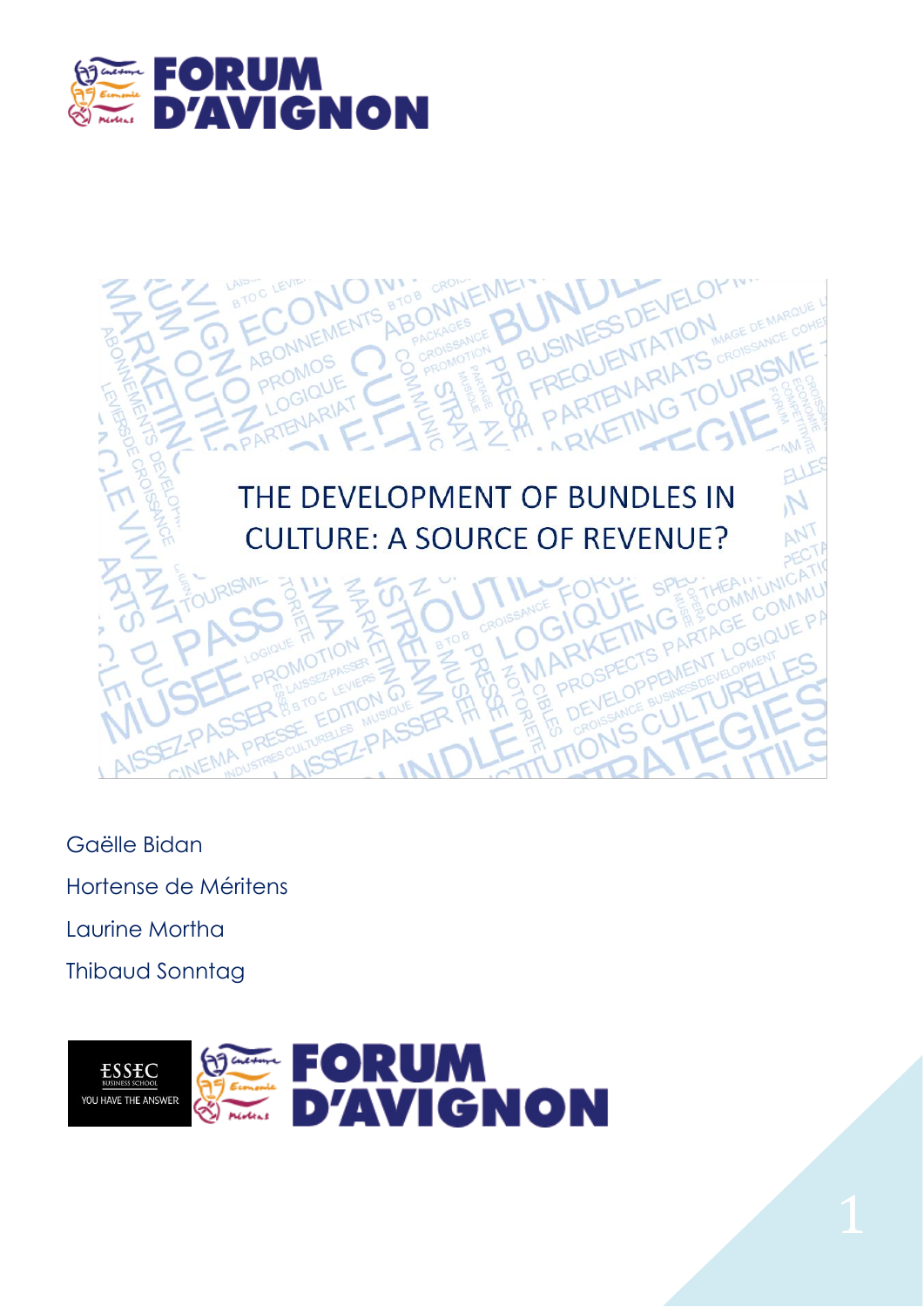

The development of bundling – involving offering several products or services for sale as one combined product – constitutes a marketing strategy of diversification becoming more and more settled in the cultural sector. Thus, we will consider why bundles are pushing growth in the cultural sector by offering additional sources of revenue. We will also focus on models of bundles specifically adapted to the needs of every branch of the cultural sector (museums, movie industry, theatre, music…) in accordance with their strategic objectives.

To do this, we will distinguish four different types of bundles: the intra-firm bundles (such as pass, membership offers…), the inter-firm bundles within the cultural field, the bundles launched in cooperation with business relying on culture (such as transport, tourism, crossborder cultural cooperation…) and finally the bundles in cooperation with firms outside the cultural sector and not linked to it (banking, insurance…).

\*\*\*

#### *Figure 1: Typology of bundles*

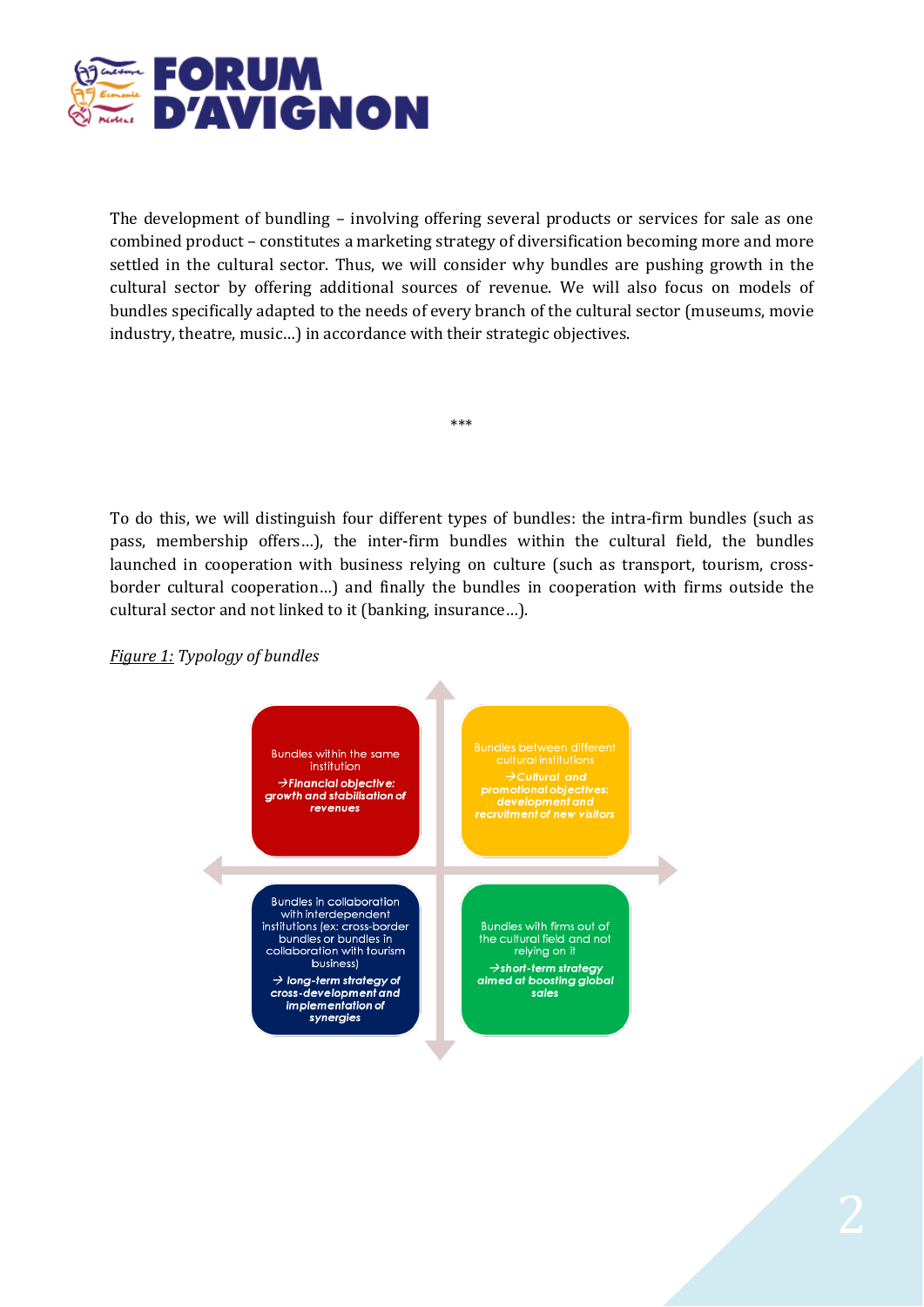

#### *Bundles within the same institution*

The intra-firm bundles are offers giving access to several services within the same institution. Mainly developed by museums, exhibitions, theatres or operas, they are usually B to C products in the form of discount cards, membership cards or passes.

Aiming at developing visitors' loyalty and increasing the number of visits per visitor, these offers also represent a way of attracting a larger audience. Finally, this sort of bundle enables the cultural institutions to stabilise their revenues by equally distributing the income from the membership cards or passes to different projects.

## **FOCUS ON "LAISSEZ-PASSER" (CENTRE GEORGES POMPIDOU'S PASS)**

 $\equiv$  Centre

Pompidou

"*Being a member of the Centre Pompidou means having an unlimited artistic experience so that you can discover the arts as you want to.*" The "Laissez-passer Jeune" (22€/year), aimed at the under than 26 years old, gives privileged

access to everything at the Centre Pompidou throughout the year.

The strategy implemented by Centre Pompidou is opposed to the Louvre Museum. Centre Pompidou does not rely on the richness of its permanent collection but on on the diversity of its activities (temporary exhibitions, permanent exhibitions, conferences, movie projections…). The membership cards may be used to avoid queuing, to receive free invitations and discounts on shows, concerts, and movie tickets and to be informed of the upcoming cultural events. It does not imply to consume the same products several times but to have an unlimited access to all the cultural services, knowing that each service alone would not have brought as many visitors as to be profitable.

The goal of this bundle is first of all to increase the visitors' loyalty throughout the year, whatever the size of the exhibitions, in order to stabilise the revenues of Centre Pompidou. Indeed, the members of Centre Pompidou take indirectly part in financing the large but also the small exhibitions. This source of revenue enables the Museum to offer diverse and original activities throughout the year. In 2005, the owners of "Laissez-passer" represented almost 20% of the visitors of the temporary exhibitions out of what 42% were young people or students. (Source: Farman & Partners).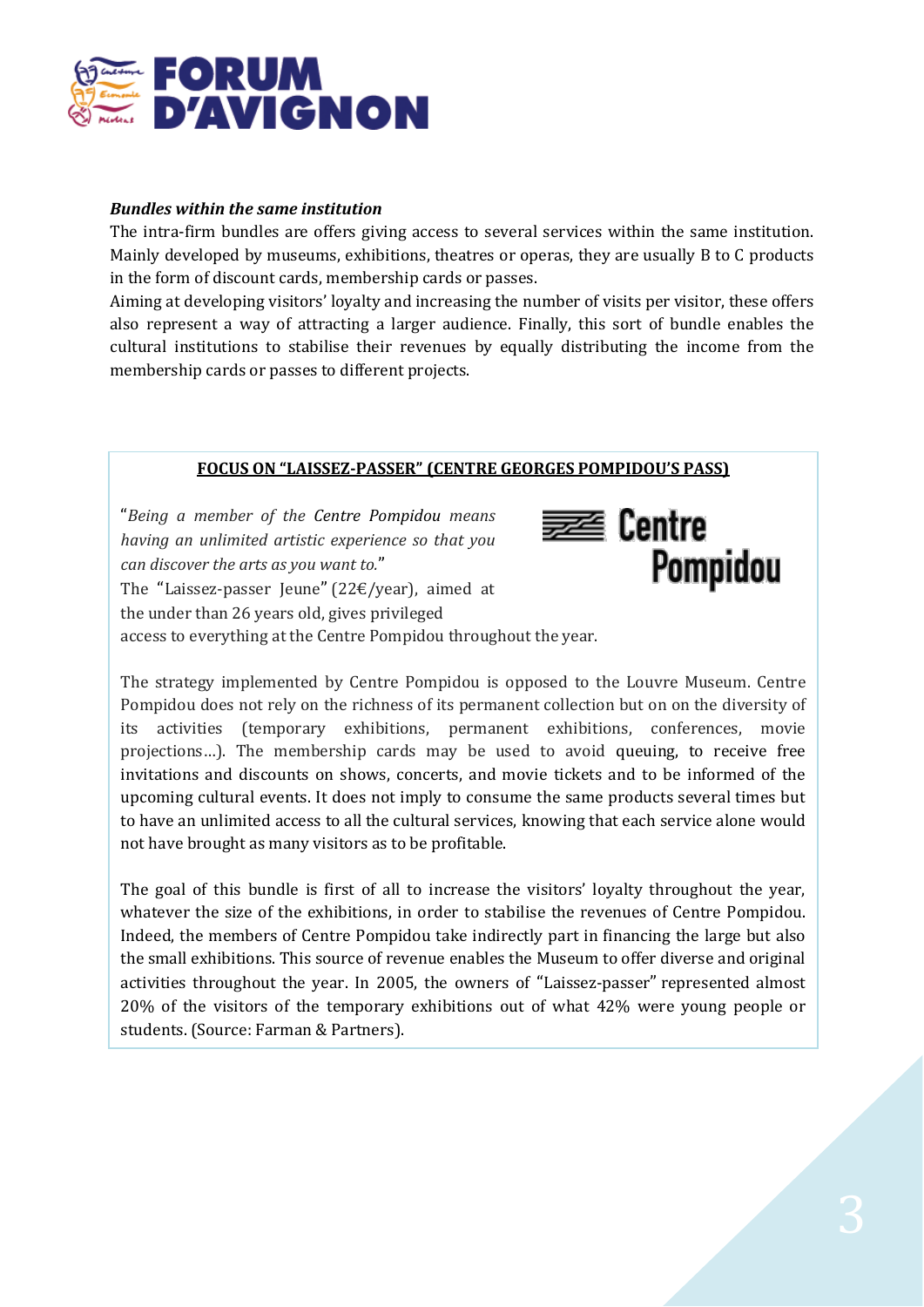

## *Bundles between cultural institutions*

Based on cultural partnerships between cultural institutions, the inter-firm bundles are offers to the consumers (B to C offers), usually developed by museums, exhibitions and theatres. The "Paris Museum Pass", a 2, 4 or 6 day pass valid in 40 museums in Paris and 20 around Paris and the "Pass Jeune Opéra/Comédie Française" are two examples of this type of bundle.

These partnerships are a way to recruit new visitors, by sharing and redirecting the audience of a more visible institution, and also a way to share the promotional costs.

#### **FOCUS ON "PASS JEUNE OPÉRA/COMÉDIE FRANÇAISE"**

Launched in 2006, "Pass Jeune Opéra/Comédie Française" is a pass sold for 20€ to the under 28 years old offering discounted prices for shows, free visits, and priority access to Opéra Garnier, Opéra Bastille and Comédie Française.

Linked to a visitor code, the pass records visitors' preferences and creates a database from them.



In 2011, 2,068 "Pass Jeune Opéra/Comédie Française" were sold, with 61% sold to new visitors. In September 2012, the limited quota of passes were sold out in fewer than five days.

#### *Bundles and tourism cooperation*

The offers in collaboration between tourism and culture are still rather underdeveloped and could be an opportunity to create links between the tourism sector and the cultural sector, these two being much linked.

There are very few examples of this type of cooperation, but we can find a good example of it with the cultural offers to the consumers based on cross-border collaboration. Such an original system pursues the same objectives as the membership cards by implementing links between cultural institutions based in adjacent countries. It comprises the same advantages as the national partnerships mentioned before, but also implements a long-term strategy of crossdevelopment and collaboration in touristic border regions. This system is intended for the global development of a touristic region – like "Pass Musées", an international pass across France, Germany and Switzerland – and more particularly in the less attractive territories with the reorientation of the public towards these territories.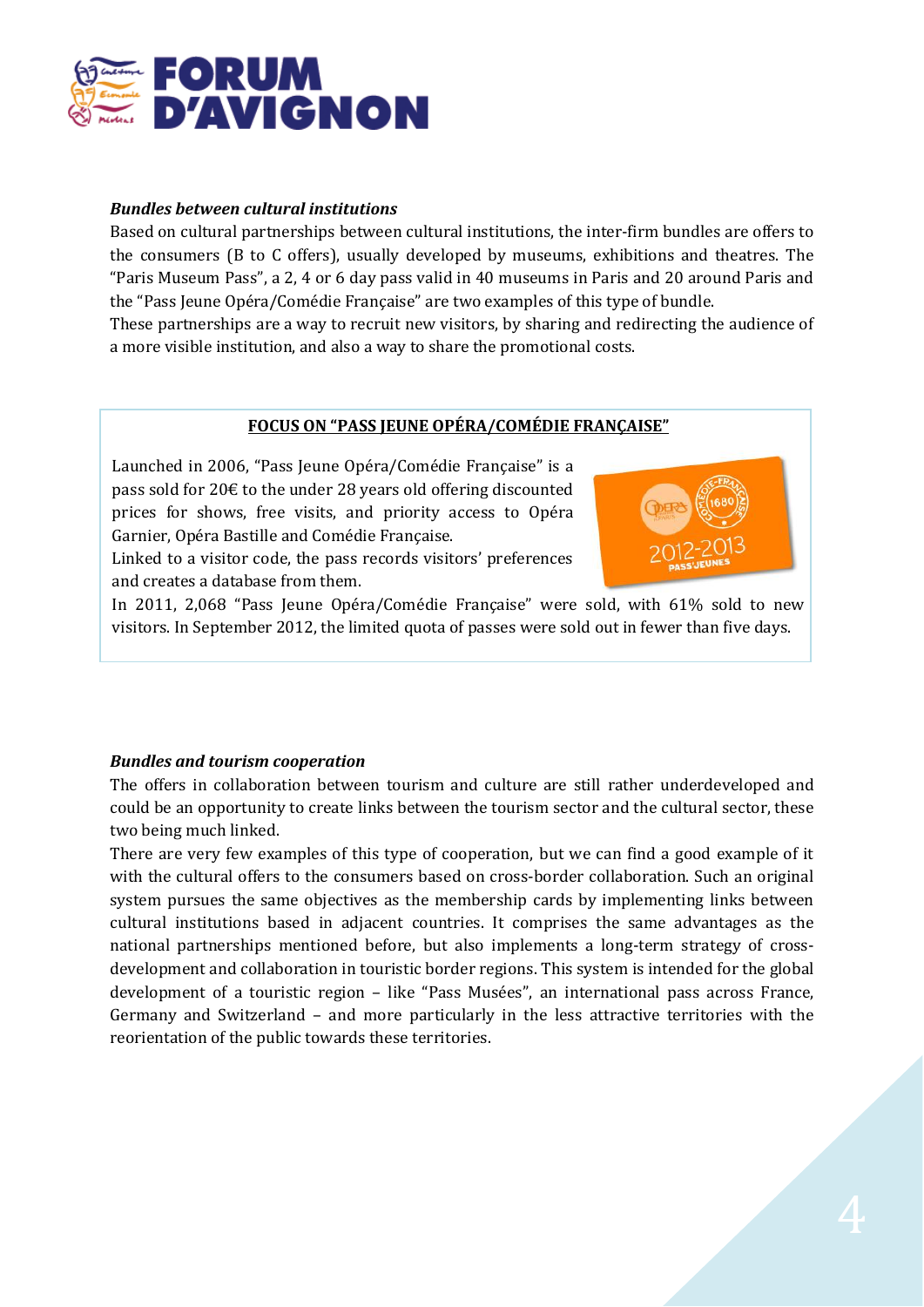

#### **FOCUS on the tourism collaboration strategy and the reorientation of tourists in border regions: the "Museums Pass Germany / France / Switzerland"**

"Museums Pass Germany / France / Switzerland" encourages cultural cooperation between institutions from 3 adjacent countries. The Pass grants access to more than 230 museums and places of interest in Germany, France and Switzerland. The owners of the "Museums PASS" can enjoy free and unlimited access to the permanent and temporary exhibitions throughout the year and bring for free up to 5 children under than 18.



This operation was successful in 2011 with about 35,535 people buying the Pass: 14,979 in Germany, 13,904 in Switzerland and 6,652 in France.

The dynamics of this partnership, which benefits from the reorientation of visitors towards less attractive places in this border region, is aimed at boosting the revenues of tourism by encouraging tourists' mobility.

In 2011, the benefits of the Pass were:

- The increase of global audience: the number of visits increased by 10% on average
- The increase of global financial revenues: the financial contribution increased by 16% with a "Museums Pass" contribution of more than 2,075,700  $\in$
- More attractiveness for the small institutions –particularly with the inclusion of Fleckenstein Castle.

## *Bundles in partnership with firms out of the cultural field and not dependent on culture*

The bundles in partnership with firms outside the cultural sector are B to B offers usually developed by "mainstream" cultural firms, such as the music or the movie industry. They often promote the products of firms outside the cultural sector via the implementation of licensed products or through simple partnerships.

We can mention for instance the developments of Universal Music in the licensing business, with noticeable partnerships such as *Peugeot Music* or the offer *Universal Mobile* launched with *Bouygues Telecom*. *Universal Mobile*, is a capped tariff mobile package for the youth market, that includes downloading the brand new hits by Universal, together with logos and ringtones of licences and brands. The assets of such partnerships are first of all attracting new consumers on certain segments, boosting the short and middle-term sales, and, sometimes, reducing the churn rate. The bundle Orange/Deezer, for instance, comprises an anti-churn effect, which is a major issue for telecommunications companies.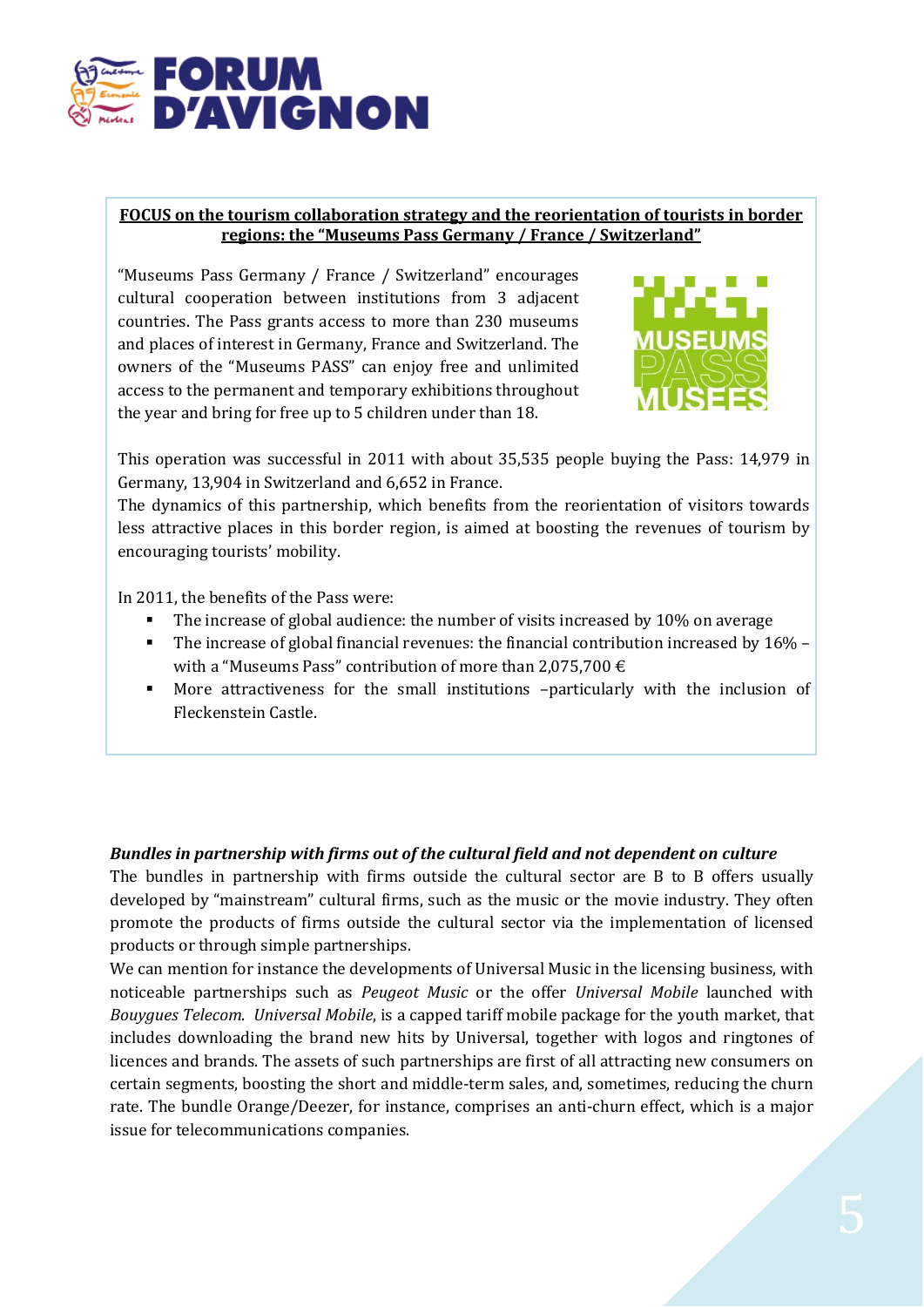

#### **FOCUS ON THE BUNDLE "ORANGE/DEEZER"**

The bundle "Orange/Deezer" is based on a partnership aimed at developing services linked to online music, to the advantage of both partners. Orange's customers can hence subscribe to the offer "Deezer Premium" for half price (5 $\epsilon$ ) and have access to unlimited online music on their computers or mobile phones.

For Orange, it is a way to extend its ADSL and mobile offers with the possibility for its customers to include in their subscriptions the unlimited streaming of music, which is a real added value for its customers. If Orange did not seem to have acquired a discernable number of new customers with this bundle, the results on the churn rate are good.



Indeed, the customers using Deezer Premium via their subscription to Orange are usually more loyal to Orange. The rate of Deezer customers dropping Orange is lower than the general rate.

On the other side, this bundle gives Deezer first of all a significant financial compensation helping them to remunerate the major labels for lending their music catalogues. This bundle also offers to Deezer an interesting visibility, contributing to its image and to the marketing expenses, and helps recruiting new customers.

This partnership is eventually a legal alternative for the online consumption of music, helping with the remuneration of artists and labels.

After describing the existing bundles according to the characteristics of the partnership they are based on, we will see that the development of bundles can be a short-term strategy for cultural institutions with the sale of combined products or services, but also a long-term strategy with the implementation of partnerships and synergies.

\*\*\*

Aggregating several products or services in one combined offer – that could be called a "package offer" – is a way to increase global sales, to sell the unsold or unsaleable products by joining them to a lucrative offer, to cut the churn effect and to realize a quick promotional operation. This type of package is rather developed with the cultural mass-products. The bundles Orange/Deezer, McDonald/UGC or Peugeot/Universal Music through the offer "Peugeot Music" are some examples of these packages. Package offers also exist for the cultural luxury products with for instance the bundle between UBS and Zurich Opera but they are still much less common.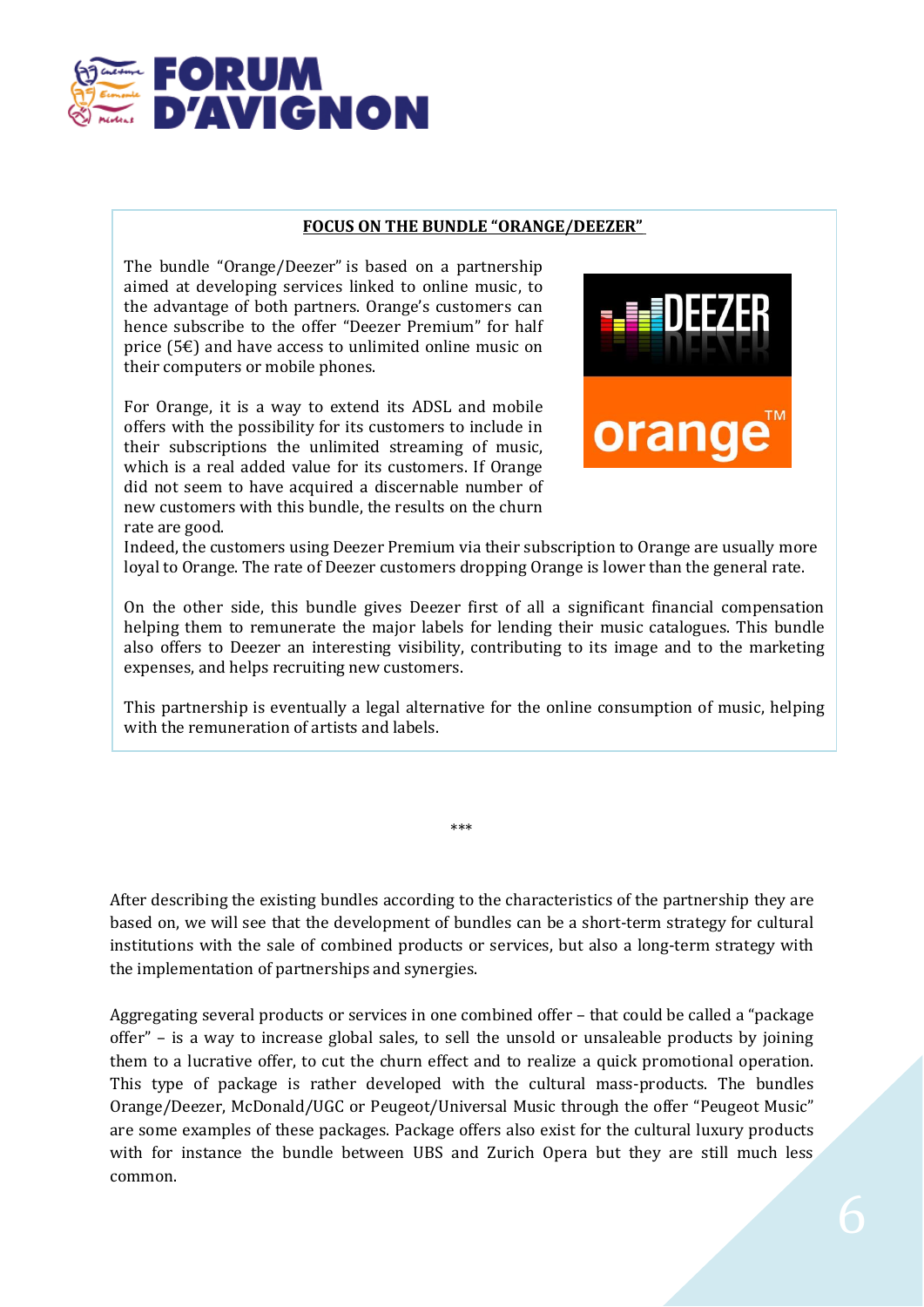

Bundles also comprise long-term advantages when they are based on partnerships or cooperation mechanisms, with the development of membership cards, passes, or in-depth synergies (for example with the cross-border cooperation). This type of partnerships therefore contributes to the cultural promotion of the institutions, the enlargement of the audience, the loyalty of the visitors or also the implementation of synergies in terms of promotion or costsharing.

#### *Figure 2: The strategic objectives of bundles*



Developing bundles is thus an interesting marketing strategy in culture, which can immediately impact sales but also have a longer-term effect depending on the type of bundle. Nevertheless, it is important to note that developing bundles represents a growth opportunity with a limited financial impact. The expected revenues of bundles are smaller than, for instance, the revenues from patronage, which are much bigger. Moreover, the bundles must remain rare in order to maintain privileged relationships between few partners, or even a unique partner. It is also crucial to analyse if the partnership is consistent with the targeted public and with the image of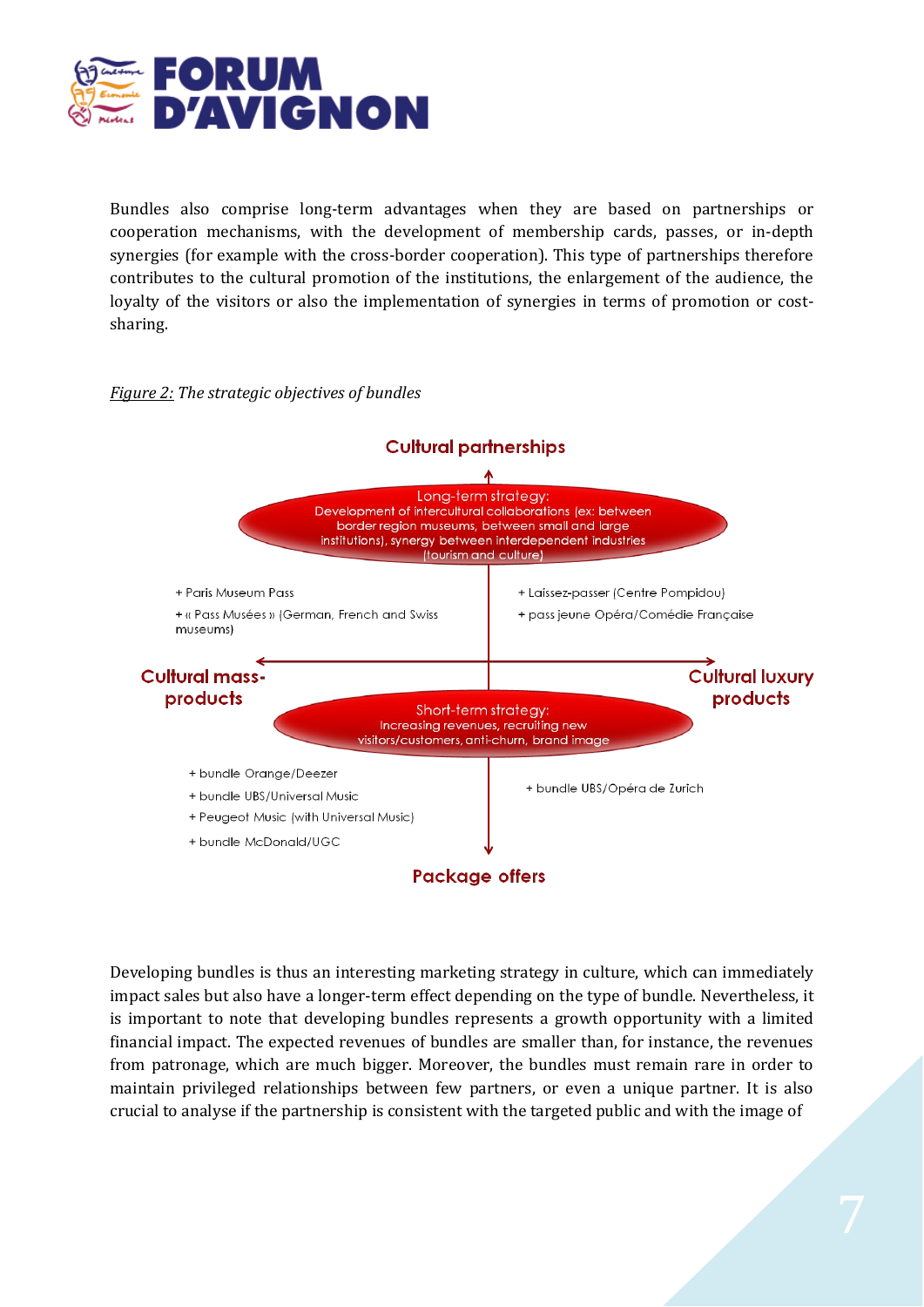

both cultural partners (we can easily imagine that a bundle between a fast-food restaurant and an Opera would rather tarnish the Opera's reputation than bring new spectators !). Eventually, the bundles are anti-competitive practices from an economic point of view, the partners acting against the others by achieving significant economies of scale. We can therefore fear that certain institutions might be left by themselves and be less competitive with the development of bundles by direct competitors.

The analysis of the strategy of bundles development enabled us to say that if bundles represent a limited financial alternative, their benefits are not only financial but also promotional and marketing, with a positive effect on the public's loyalty. The bundling offers, still little developed with the cultural luxury products in particularly, could be a real opportunity and an organic growth potential in a sector very dependent on inorganic revenues (from public or private subventions).